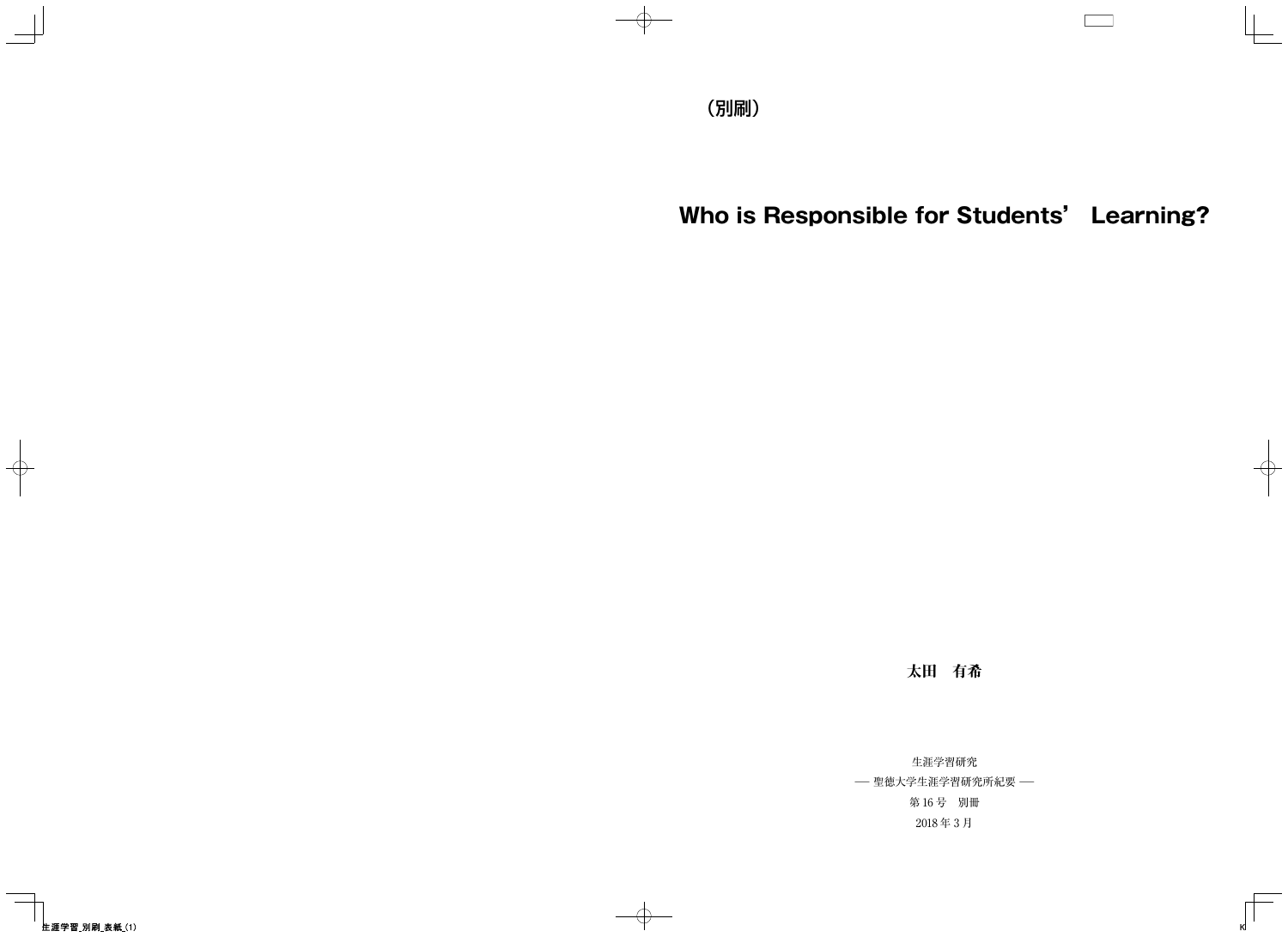# Who is Responsible for Students' Learning?

# Yuki Ota

# 要旨

学びというのは人にとって生涯必要であるスキルである。近年,日本では2020年の東京 オリンピックの影響も受け、グローバル化が進み、英語学習が必修になっている。文部科 学省では英語力を上げるため、小学校の中学年から外国語活動として、児童が英語に慣れ 親しむため、授業が行われる。小学校で受けた英語の授業は中学校・高等学校で行う授業 と異なるため、英語に対する苦手意識が生まれ、生徒から離れない。英語をなぜ学ぶのか, 自分で決めた理由や目的がなく、生徒は英語を学び続け、大学生や社会人になっても英語 恐怖症になったりする。本研究では、女子大学生にアンケート調査を行い、英語学習者と しての目的や英語学習に対する姿勢を研究した。

# キーワード

英語学習、生涯学習、グローバル化の影響、学習目標

#### Abstract

Many English language learners in Japan are known for having a strong dislike towards the subject. The lack of unawareness in the Ministry of Education leaves school students pressured and stressed to cram more information than they can process. These students continue having their strong resistance towards English language for as long as they are educated. Many universities require students to continue studying English and so students are given more stress. One of the biggest reason as to why this is the case is because students cannot imagine themselves using the English language in the future. Often times students cannot relate to the target culture and do not feel the need to relate, resulting in lack of purpose for studying the language. Without a strong purpose, students will not participate in class and will not feel responsible for their learning. In this research, 322 students in a Japanese women's university were asked to participate in an anonymous survey. This survey aimed to learn more about the current stance in university students towards their learning.

#### Keywords

EFL, Japanese university, purpose, ideal L2-self

Learning is a lifelong activity. With the right learning habits, learners are able to acquire knowledge and eventually become a skill that will only be beneficial in so many life settings. Every learner, regardless of what they

are trying to acquire, must have a purpose or goal. Without a solid goal, learners will not be open to the information begin presented or taught and therefore will not be able to retain the information in the long run.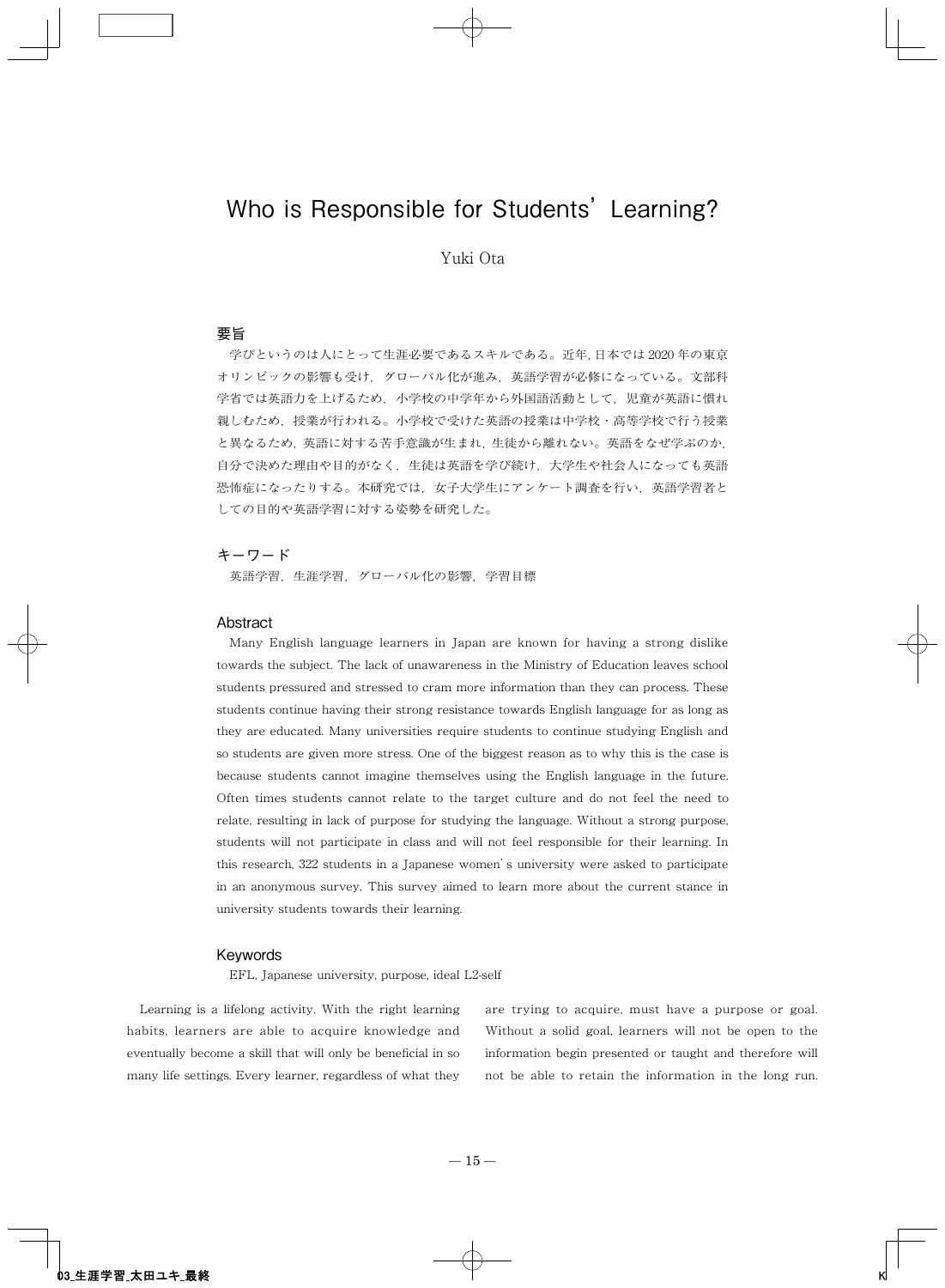Currently in Japan, the Ministry of Education is pushing towards introducing students to English language education from a young age. The term teachers and lawmakers often use is "global-ka", which means to become global or international (Ministry or Education, Culture, Sports, Science and Technology Website, 2017).

Japanese nationals currently enrolled in college or university would have had at least seven years of English language education exposure. In a perfect world, seven years of English language education would be enough to carry out native-like conversations and comprehend a film in English without running Japanese subtitles. In reality, though, students are unable to perform due to the cramming of information by junior high school and high school teachers. Likewise, teachers, especially in public schools, are required to teach an enormous number of subjects they do not feel comfortable in. The pressure on both the students and the teachers has negatively influenced the way English language education is perceived by the learners in school settings. It is only natural for students to start disliking and rejecting English as a subject.

Another common characteristic that is seen frequently in Asian contexts (where countries study English as a foreign language, not as a second language) is the learner's inability to construct an image of an 'ideal L2self', (L2-self refers to the second language learner identity) (Miyahara, 2014; Apple & Da Silva, 2017). Miyahara (2014) argued that if learners can construct an identity of their future selves as using the L2, learners will feel a stronger sense of motivation and desire to acquire the second (or target) language. In order to construct an ideal L2-self, learners must feel that they can connect and relate to the target language and its cultures associated with it.

Moreover, King (2014, p. 234) characterized that the Japanese societal and cultural norms and expectations play an important role in shaping learner's anxiety. Because reserved and silent behaviors are not seen negatively but praised upon, these traits get carried over to their learning environments and almost reinforcing students to avoid or minimize the opportunities of wanting to stand out or speak out in public (King, p.  $241).$ 

In this study, university students were asked to participate in an anonymous survey that aimed to find out if students had a purpose of studying English and how responsible they are towards their own learning. This research would be relevant as this general knowledge could apply to other learning settings as well.

Research Questions and Hypotheses

This study aimed to find the answers to two research questions:

- 1. Do the students have a purpose in studying English and are they putting effort in trying to achieve their purpose?
- 2. How much do students actually feel responsible for their own learning?

If students have a clear goal and or purpose in studying the English language, students would be actively participating in class, putting effort in acquiring the foreign language. If students do not have a reason to study, this will likely affect their learning habits and not put their effort in learning. Students may rely on the teacher and think that teachers have a higher responsibility in their acquisition. This study hypothesized that more than half of the students will be studying English for no other reason other than to pass their English courses. The study hypothesized that there will be few students who are studying English for personal purposes. With that being said, students will not put in effort in trying to achieve acquisition because extrinsically motivated students will not see the need and will depend on the teacher for students' ability to comprehend the material being taught. In other words, students may not feel a sense of responsibility towards their learning.

#### Methodology

#### Participants

For this study, 322 university students enrolled in a women's university in Japan answered the questionnaire. These students were from five different departments (Nutrition, Social Welfare, Psychology, Education, and Nursing). To find out if there were any trends and or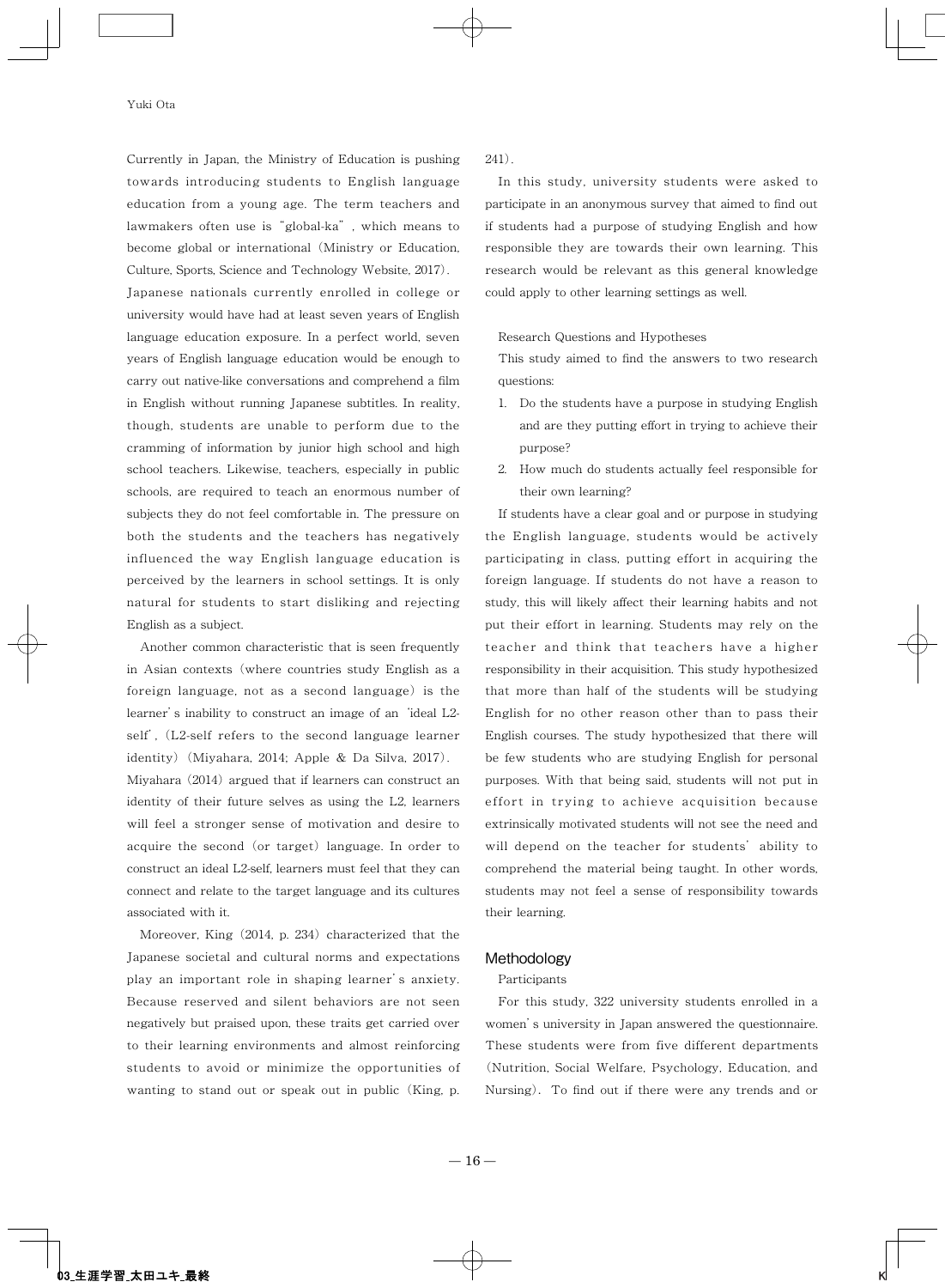differences in their responses, students from first to fourth year were asked to take part in the survey. Majority of the students were Japanese nationals with a couple of non-Japanese students.

Furthermore, following the nationwide trend of "hate" towards English, the students in this university showed disinterest and hate towards learning the English language.

Settings

In this private Japanese university, students are required to take general English courses regardless of their field of study. The number of English class credits required for graduation varies among departments and students can choose to take more general English classes or other foreign language classes. If the students pass, or get a high score in an approved English proficiency examinations (such as STEP EIKEN, TOEIC, TOEFL, IELTS, and the like), their English credits are waivered. Even with such incentive, however, only a handful of students at the university were eligible.

The general English classes are year-long courses with about 20 to 30 students per teacher. In the first two semesters of English, students review the basic grammar learnt from junior high and high school. In addition, the first two semesters aim to solidify the student's foundations of English knowledge. In the third and fourth semesters of English, students study reading skills and gain reading comprehension skills. The fifth and sixth, are elective among some departments, students explore various writing styles. In the final semesters of English, students are challenged with activities that encourage communication among themselves using English.

For this study, students enrolled in compulsory classes were asked to participate in the survey.

#### **Survey Questions**

A survey was distributed to students during their general English classes in the beginning of the first semester (April to May 2017). The survey contained both closed and open questions and they were written in Japanese to ensure comprehension and to avoid misunderstanding or unanswered surveys. Instructions, meanings, and comments were given in Japanese and questions from the students were answered accordingly. 20 questions were printed on both sides of an A4 paper and estimated five to ten minutes to complete. Five questions were extracted for this study:

- 1. What is your purpose in studying English?
- 2. Do you actively participate during English class?
- 3. Do you put effort in studying English?
- 4. Do you think learning English is your own responsibility?
- 5. What do you think your level of responsibility is to your teacher (you : teacher) ?

Questions 1 and 5 were open ended questions and questions 2, 3, and 4 were closed ended, yes or no questions. Question 3 aimed to find out whether students were taking time outside the classrooms to review and prepare for English classes. Question 5 aimed for students to write the ratio of their individual responsibility as learners to their English language teacher's responsibility in their learning.

### **Results and Discussion**

Question 1: What is your purpose in studying English?

The responses were all categorized into five categories: to pass the English course, to be able to communicate to English speakers, to learn because English is an important skill for the future, to study or work abroad, and no reason. Of the five purposes, three suggests that students were intrinsically driven to study English. Graph 1A (refer to Appendix) shows the distribution of responses. 12% of the students responded they had no reason to study English. While one third of the student responded with "to pass the English course". Graph 1B (refer to Appendix) shows the distribution of departments. Students from the Nutrition and Social Welfare departments were the two highest departments, possibly because students will not be required to use English in their future workplaces. Students studying Education and Nursing will likely be required to use English in their future workplaces, therefore students were studying English with and for a purpose that will most likely be beneficial.

Question 2 : Do you actively participate during English class?

Table 1 shows the distribution of yes and no responses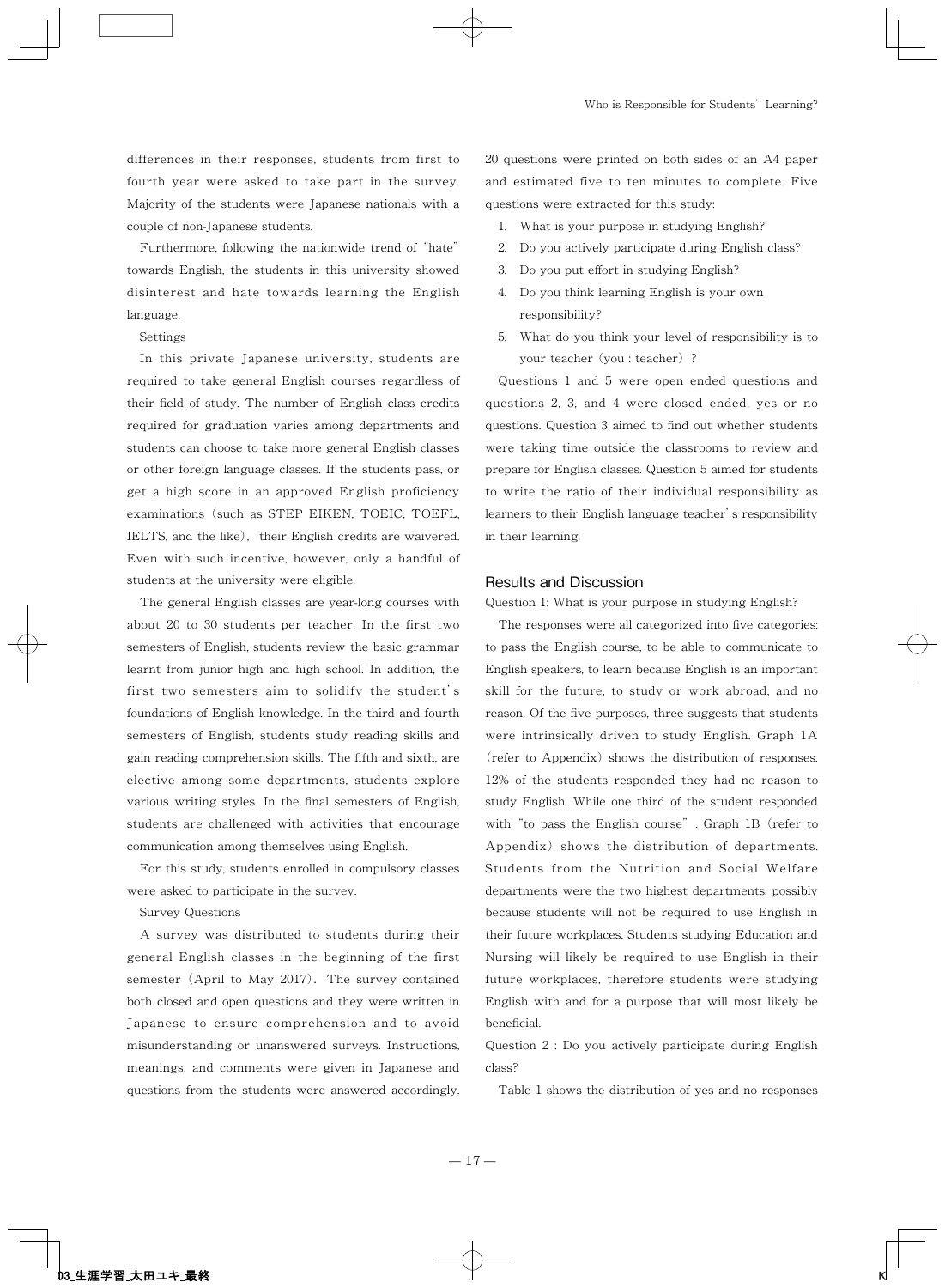by department. 88% of the respondents marked "yes". Similar to the results in Question 1, a relative high number of students that marked "no" to this question were students from the Nutrition. Social Welfare, and Psychology departments. 12% of the Nutrition and Psychology students that participated in the study responded they do not actively participate in class and 16% of the students were in the Social Welfare department. Only 2% of the student respondents from the Nursing and Education departments said "no". The set of responses from Question 2 is correlational to the results obtained from Question 1. The student's willingness to participate in class will reflect on whether the student has a purpose for studying English.

#### Table 1

Response distribution to Question 2 : Do you actively participate in class? (n=322)

|     | Nursing  | Education | Nutrition | Psychology | Social Welfare |
|-----|----------|-----------|-----------|------------|----------------|
|     | $n = 39$ | $n = 35$  | $n = 104$ | $n = 41$   | $n = 103$      |
| Yes | 38       | 34        | 91        | 36         | 86             |
| No  |          |           | 13        |            |                |

Question 3 : Do you put effort in studying English?

Although in the previous question, 88% of the students responded that they actively participate in class, only 14% of the students put effort in studying English (refer to Table 2). 86% of the students do not put effort in spending time outside their classrooms reviewing and preparing for English class. Again, following the trends from the previous questions, Nutrition and Social Welfare departments marked the lowest with 9% and 12% respectively. One in three students in the Nursing department responded in putting effort outside the classrooms. The overall figures across departments were very low, which could mean that students may not be taking English classes seriously compared to other compulsory classes

#### Table 2

Response distribution to Question 3 : Do you put effort in studying English? (n=322)

|     | Nursing  | Education | Nutrition | Psychology | Social Welfare |
|-----|----------|-----------|-----------|------------|----------------|
|     | $n = 39$ | $n = 35$  | $n = 104$ | $n = 41$   | $n = 103$      |
| Yes |          |           |           |            |                |
| No  | 26       | 25        | 101       | 34         | 90             |

Question 4 : Do you think learning English is your own responsibility?

97% of the students responded that learning English is their own responsibility. 3% of the students responded

that the teachers are responsible for their learning. None of the respondents from the Education department wrote "no". This could be because these students are studying to become educators themselves, therefore the students know that the teachers should not be held fully responsible for the students' comprehension and acquisition of the subject.

Question 5 : What do you think your level of responsibility is to your teacher (you : teacher) ?

This question asked how responsible the students should be in their learning to how responsible they perceive their teacher should be. The results were categorized into 6 groups, as shown in Table 3 and in Graph 2 in Appendix. 13% of the respondents wrote that the teachers were more responsible for the student's learning. Students in the Nutrition, Psychology, and Social Welfare departments wrote that teachers are more responsible for the student's learning. This could infer that those students rely heavily to the teachers to provide them with knowledge and without much effort, acquire the English language. Very few of the students from these departments wrote that students themselves are highly responsible for their own learning. Moreover, in the previous questions, the students in these departments showed that they were not intrinsically motivated and that they did not have a strong purpose for studying English other than to pass the course. In contrast, students in the Nursing and the Education departments wrote that students were highly responsible for their own learning.

Table 3

Response distribution to Question 5: What do you think your level of responsibility is to your teacher (you : teacher)?

|               |        |        |           |        | Nursing Education   Nutrition   Psychology   Social Welfare   Total |           |
|---------------|--------|--------|-----------|--------|---------------------------------------------------------------------|-----------|
|               | $n=38$ | $n=34$ | $n = 100$ | $n=41$ | $n=100$                                                             | $n = 313$ |
| Less than 50% | 3      |        | 16        |        | 11                                                                  | 39        |
| 50%           | 10     |        | 21        |        | 16                                                                  | 63        |
| 60%           | 5      |        |           |        | 17                                                                  | 42        |
| 70%           |        | 13     | 20        |        | 26                                                                  |           |
| 80%           |        |        | 26        |        | 21                                                                  | 63        |
| More than 90% |        |        |           |        |                                                                     | 35        |

In the first research question, "Do the students have a purpose in studying English and are they putting effort in trying to achieve their purpose?", close to 30% of the students' purpose seemed like an extension of their junior high school and high school purpose of passing.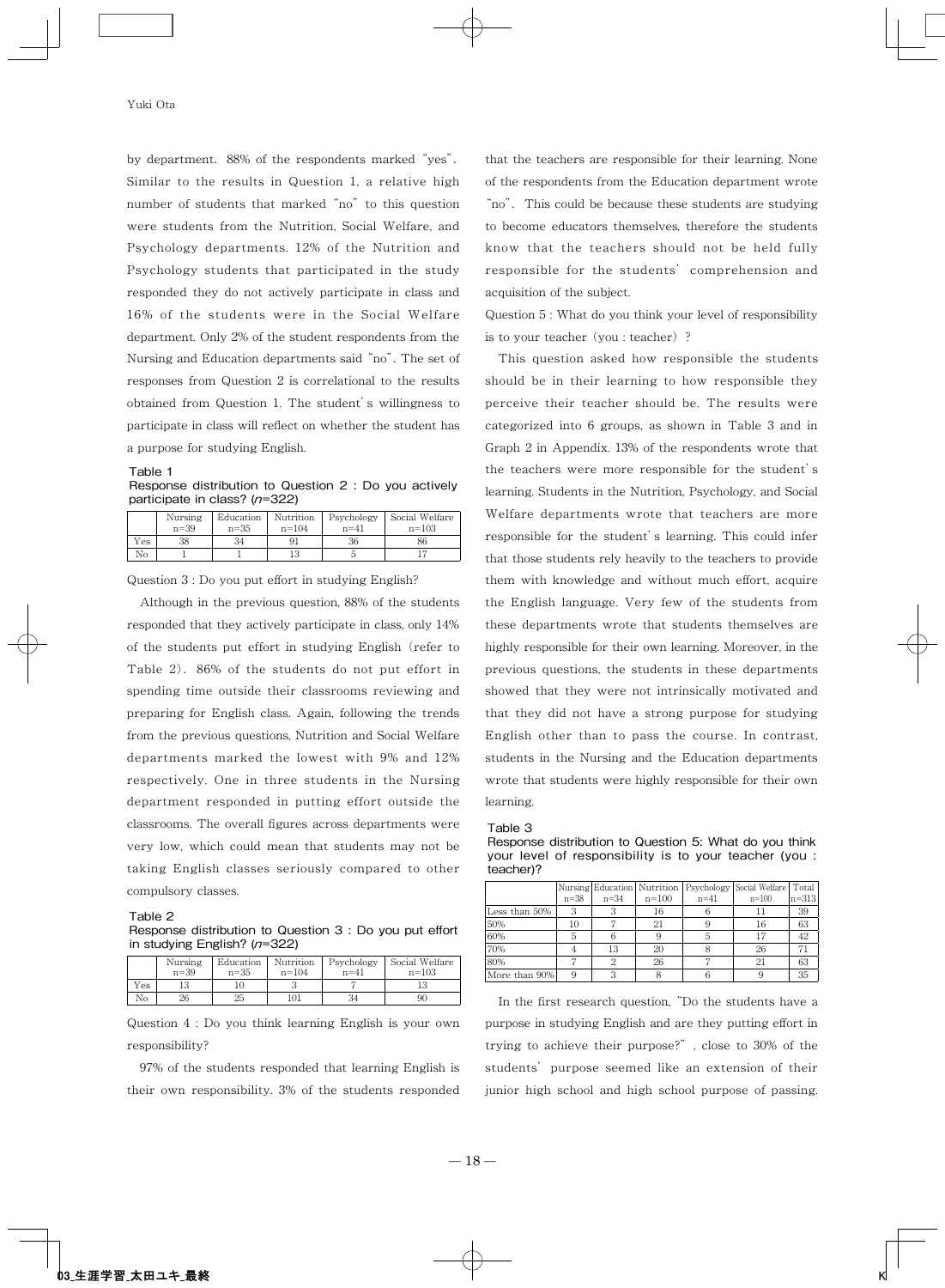Although slightly over 50% of the students responded with a purpose that showed English language learning as an integrative skill, a personal development, a skill to open opportunities. A high number of students responded positively towards class participation, however students did not seem to spend time to review and prepare for class outside the classroom. Perhaps this is because students may feel that class time would be enough to absorb the skills and knowledge needed to meet their purpose. In the second research question, "How much do students actually feel responsible for their own learning?", students showed that they feel responsible for their own learning. Only 13% of the respondents wrote that they feel that teachers are responsible for the student's learning. Although the teachers are required to provide comprehensible input, students are also required to be willing to understand.

# Conclusion

If students have a purpose, other than to pass the course, then more students will take the initiative to participate in class and spend time outside their classrooms getting more exposure to English language. In order to foster more students to be less resistant towards English language learning, teachers should start by providing an agreeable explanation as to why the students will be learning and support students to building their own purpose of studying.

Instead of a teacher-centered classroom settings, classes should be interactive to promote more opportunities to exchange ideas and information that could stimulate each other's learning habits in and outside the classrooms. Through frequent interactions, students can begin to construct identities of themselves as language users which could reinforce their attitudes into a positive one.

#### References

Apple, M. T. and Da Silva, D. (2017). Language learning motivation in Asia: Current trajectory and possible future. In M. T. Apple, D. Da Silva, and T. Fellner (eds) L2 selves and motivations in Asian contexts (pp. 228 - 238). Bristol: Multilingual Matters.

- King, J. (2014). Fear of true self: Social anxiety and the silent behaviour of Japanese learners or English. In K. Csizer and M. Magid (eds) The impacts of selfconcept on language learning (pp.  $230 - 249$ ). Bristol: Multilingual Matters.
- Ministry of Education, Culture, Sports, Science and Technology. (2017). Retrieved from: http://www. mext.go.jp/en/policy/education/elsec/title02/ detail02/1373861.htm
- Miyahara, M. (2014). Emerging self-identities of second language learners: Emotions and the experiential profile of identity construction. In K. Csizer and M. Magid (eds) The impacts of self-concept on language learning (pp. 206 - 229). Bristol: Multilingual Matters.
- Yashima, T. (2009). International posture and the ideal L2-self in the Japanese EFL context. In Z. Dornyei and E. Ushioda (eds) Motivation, language identity and the  $L2$ -self (pp. 44 - 163). Bristol: Multilingual Matters.

# Appendix

Graph 1A : shows the distribution of responses: purpose of studying English. Of the 322 responses obtained from university students, 29% of them answered to pass the course, while 12% left the answer blank or wrote no reason. (Note: Communicate refers to: to be able to communicate with English speakers; Future refers to learn because English is an important skill for the future; and Abroad refers to wanting to go work or study abroad)